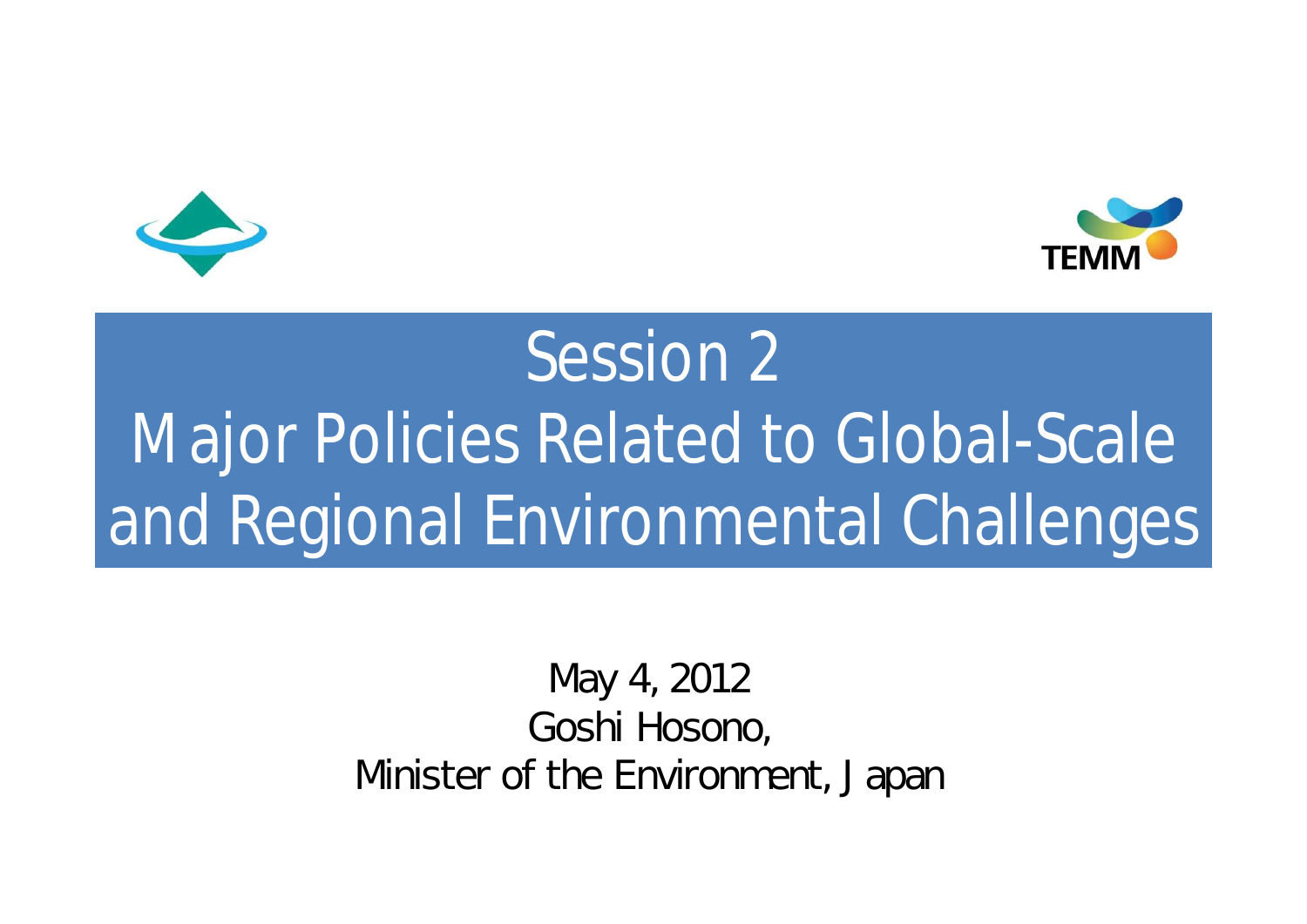### East Asia Low Carbon Growth Partnership Dialogue

Date April 15, 2012 Place Tokyo



Description Minister level from the East Asian countries discussed regional cooperation toward realization of low carbon growth.

- $\rightarrow$ This is an important opportunity to promote regional cooperation toward realization of low carbon growth in East Asia Summit(EAS) Region in which over half GHGs in the world are being discharged.
- →Workshops of the Bilateral Offset Credit Mechanism (BOCM) and East Asia Knowledge Platform for Low-carbon Growth were held as the side events.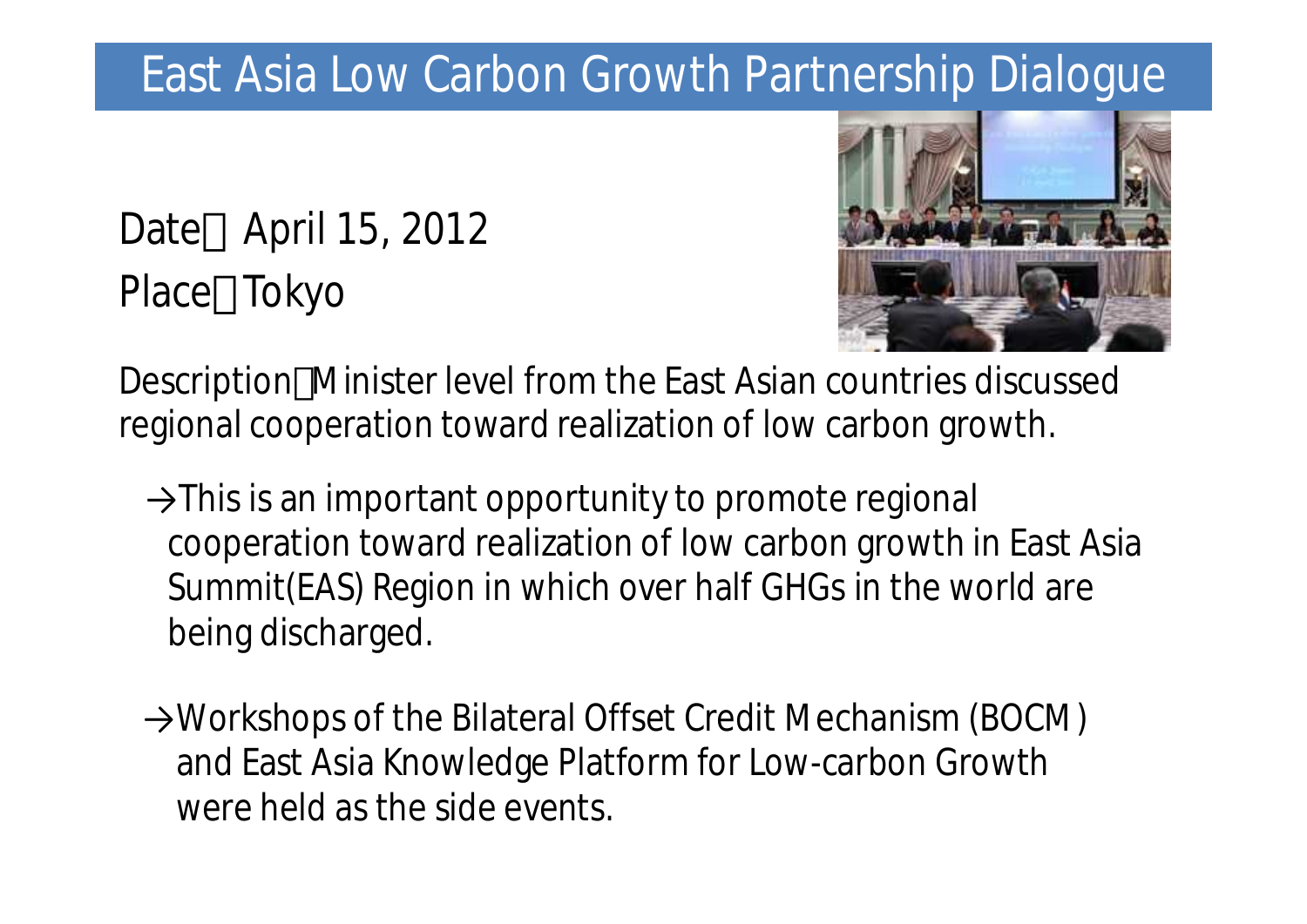### **Cooperation on Biodiversity Conservation**

## Aichi Biodiversity Targets

- $\triangleright$  The strategic plan for 2011 to 2020
- Adopted at COP10 Nagoya, October 2010

Efforts of the Government of Japan

Contribution to the Japan Biodiversity Fund (4.0 billion yen in FY 2011) Revising the National Biodiversity Strategy till COP11 (Hyderabad, India, October 2012)

Expecting participation and cooperation in *International Partnership for the SATOYAMA Initiative (IPSI).*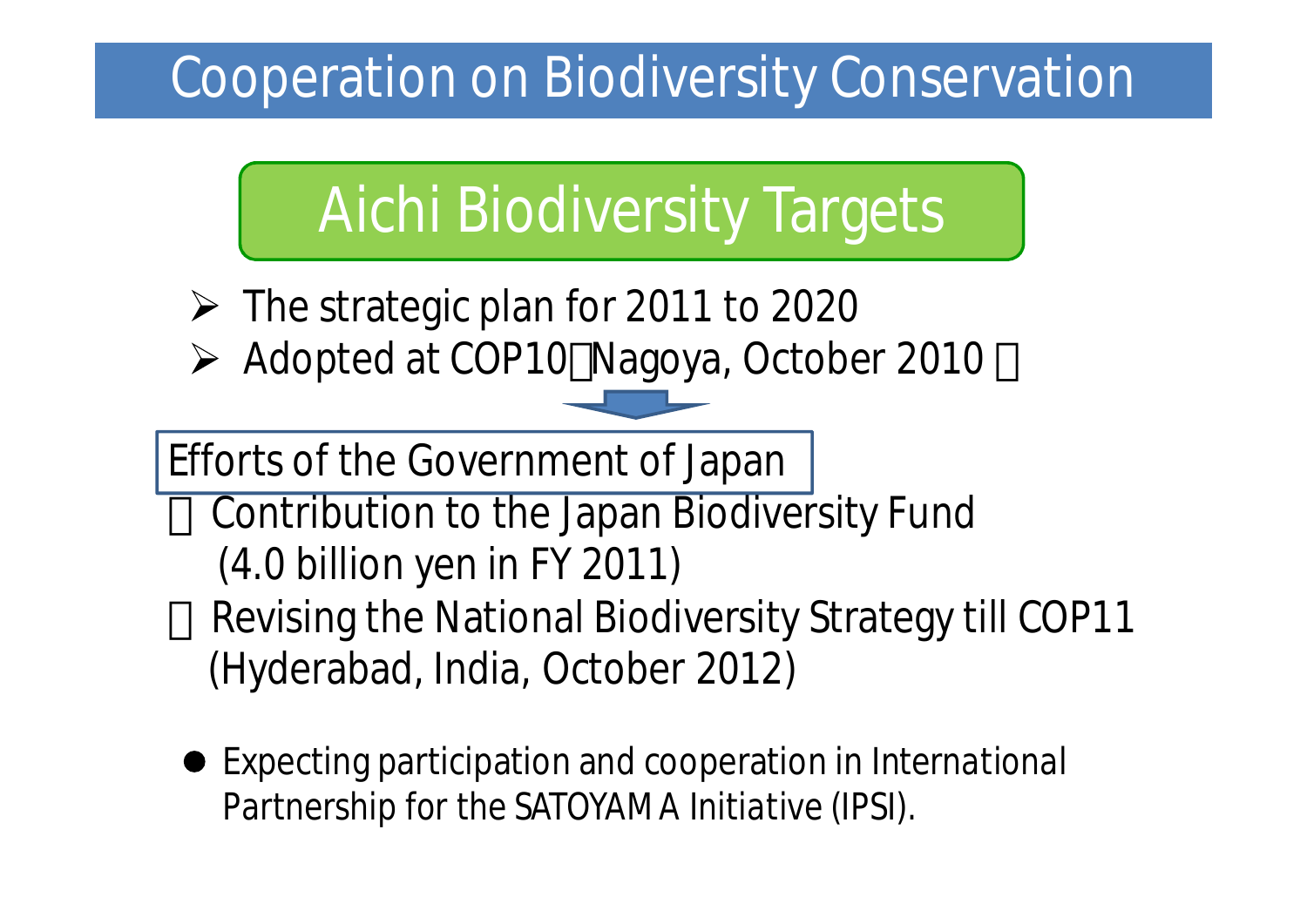The first valid monitoring of PM2.5 was conducted in FY 2010 after the establishment of its environmental quality standard. The rate of the monitoring station which satisfied environmental quality standard were 32.4% for the ambient air quality monitoring stations and 8.3% for the roadside air quality monitoring stations, respectively.

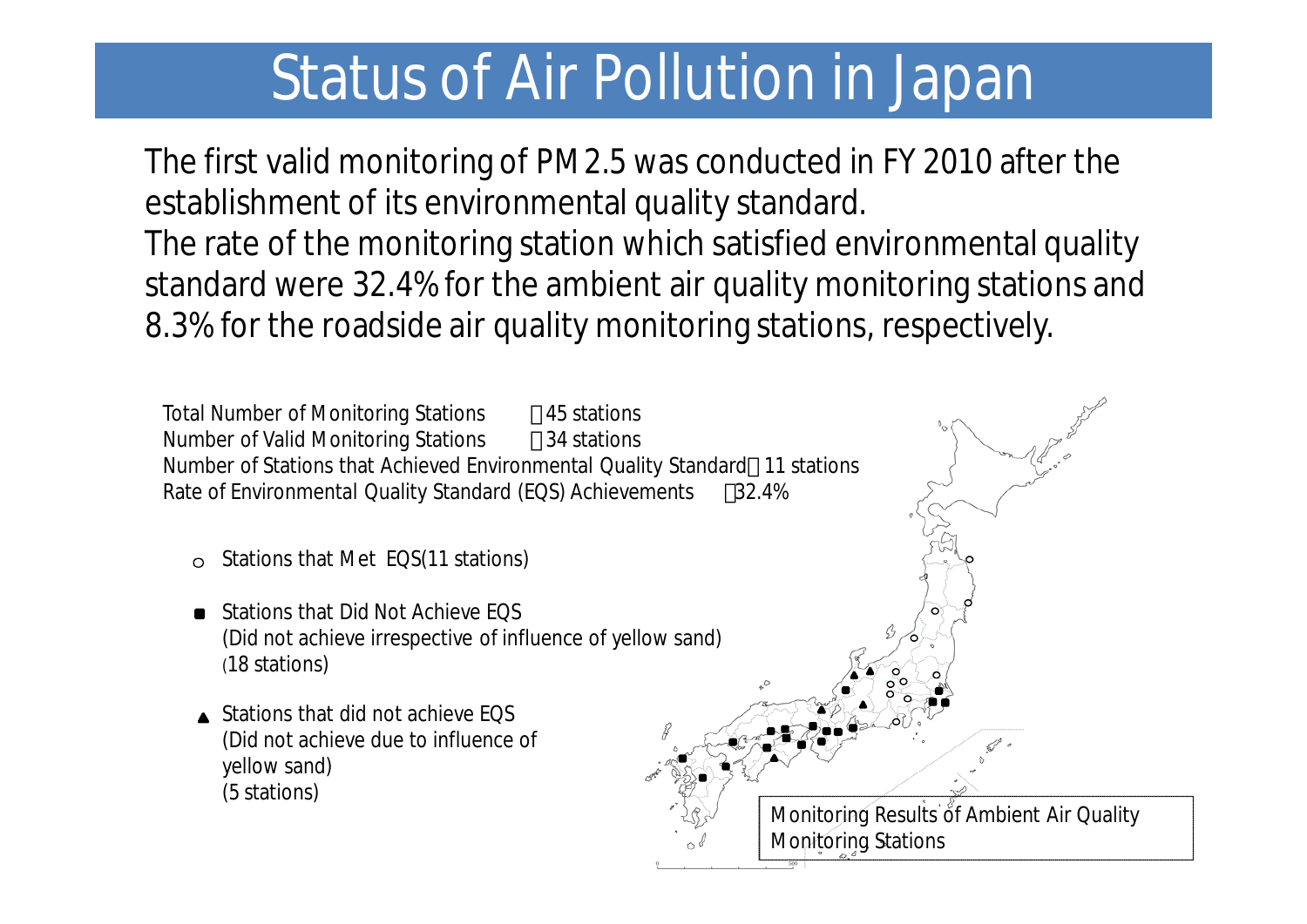#### Future Approach to PM2.5

For results of monitoring conducted this time, as the number of valid monitoring stations was not adequate, it is difficult to make a nationwide assessment of status of PM2.5 at this moment. It is estimated, however, that the environmental quality standard has not been met at a number spots.

In order to understand the nationwide status of concentration, improve the monitoring system as quickly as possible, and perform the analysis of the component of PM2.5.

Utilizing such data, advance the determination of a generation source or clarification of a production mechanism, etc.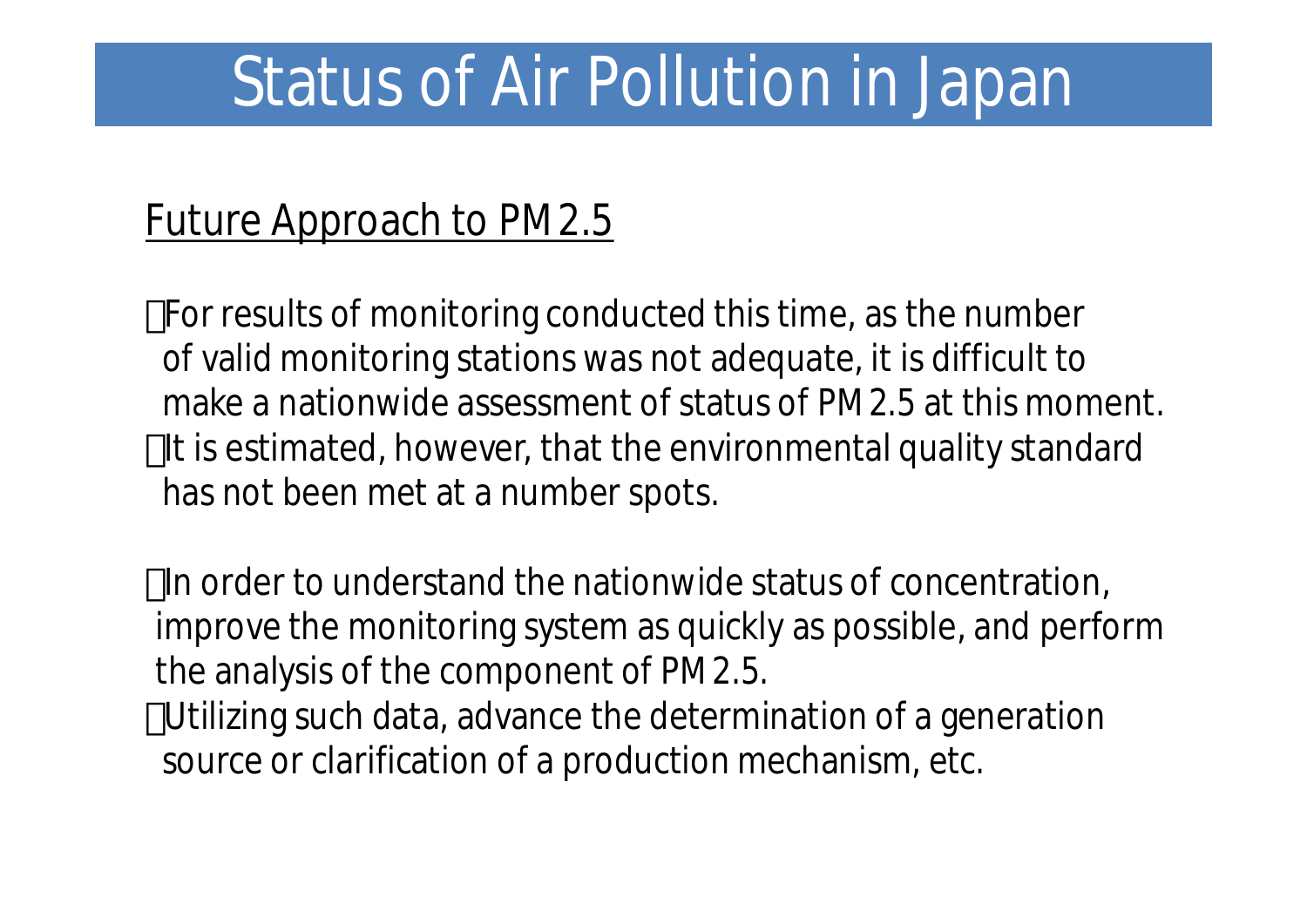For photochemical oxidant, the rate of EQS achievements in FY2010 was 0% for both ambient air quality monitoring stations and roadside air quality monitoring stations.

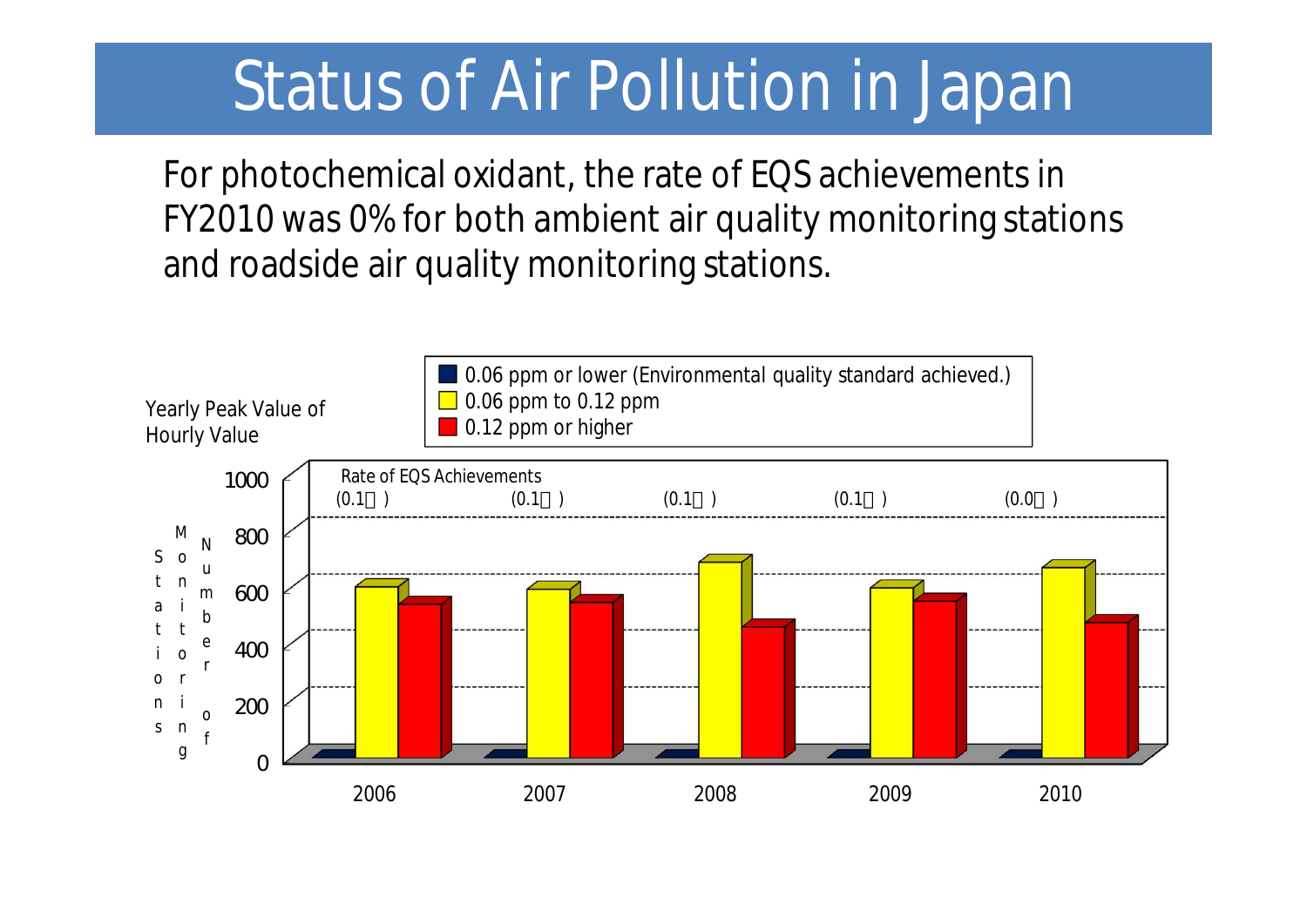#### Photochemical Oxidant Study Group (Established in August 2011)

Based on the status described above, the group reported the direction of research study focusing on necessary measures in the future. (Released on March 27.)

In the future, the Central Environmental Council plans to deliberate on the future policies and measures.

Improve a necessary system and organization with coordination between related institutions, for elaboration of emission inventory and reconstruction of monitoring system to understand actual conditions.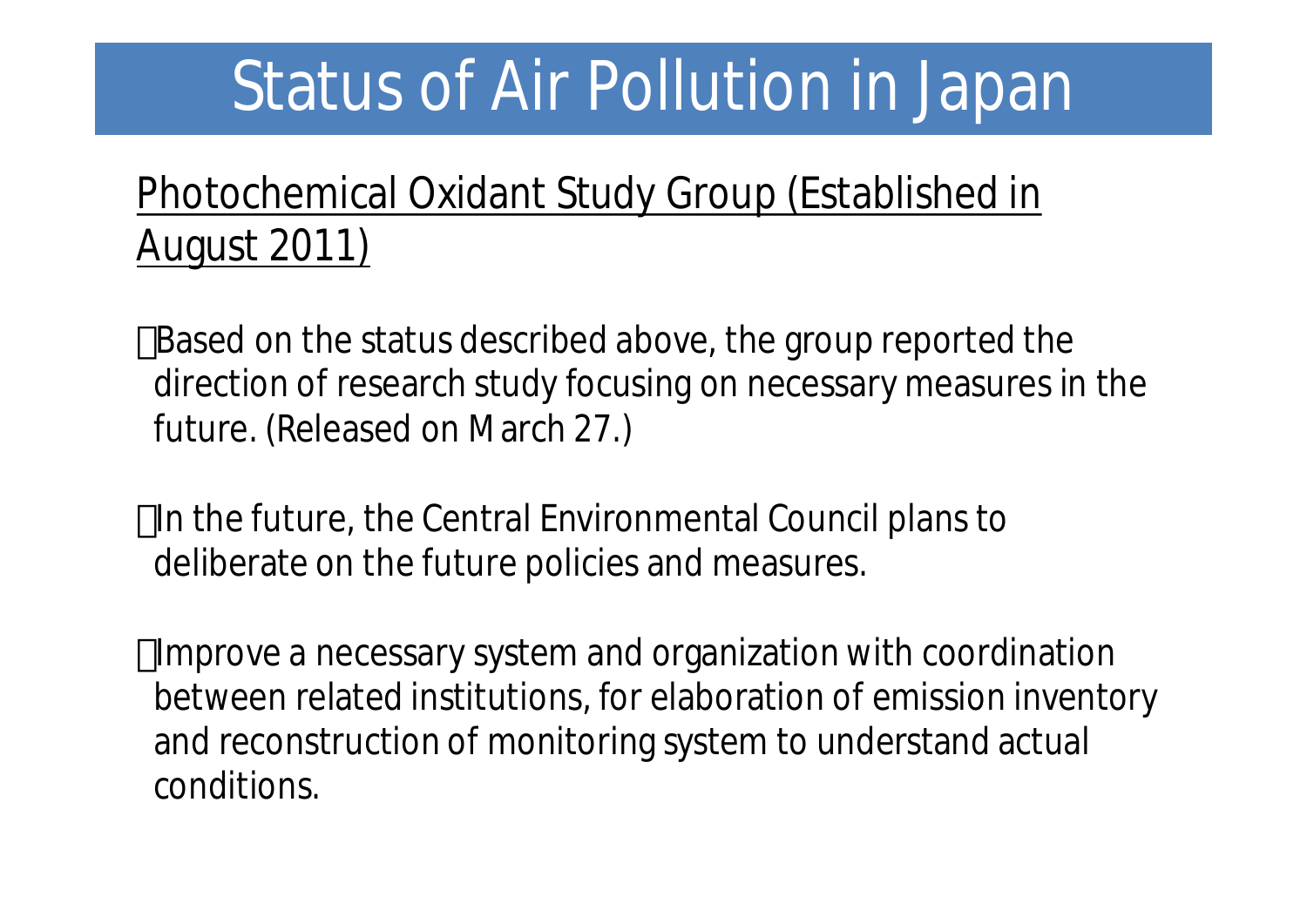#### **Origin of Plastic Bottles drifted ashore to Japan**